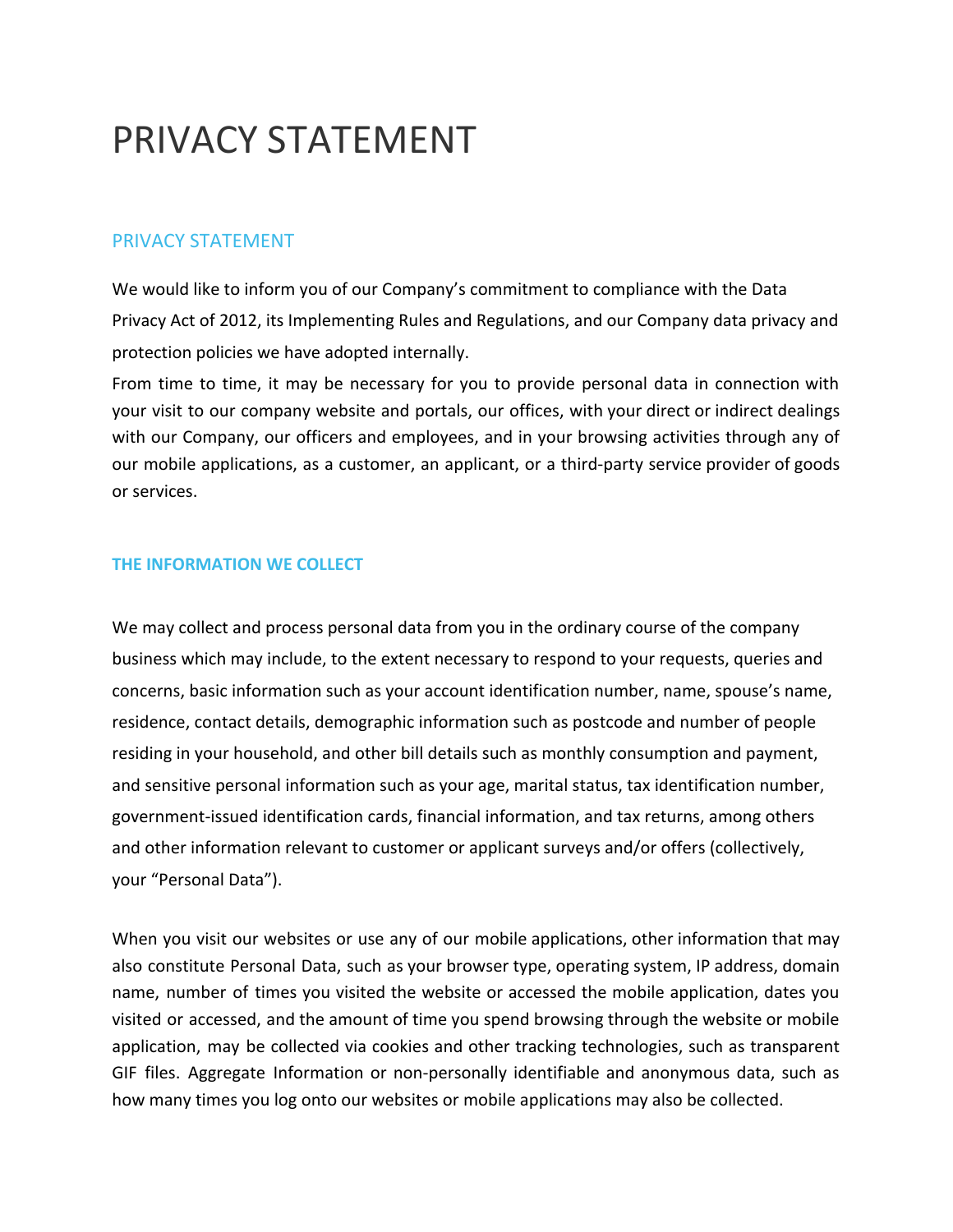#### **HOW WE USE COOKIES AND TRACKING TECHNOLOGIES**

A cookie is a small file which asks permission to be placed on your computer's hard drive. Cookies allow websites to recognize your computer when you return, enabling it to display personalized settings and other user preferences. It also allows websites to respond to you as an individual. The websites and apps can tailor operations to your needs, likes, and dislikes by gathering and remembering information about your preferences.

We use traffic log cookies to identify which pages are being visited. This helps us analyze data about web page traffic and improve our website in order to tailor it to your needs. We only use this information for statistical analysis purposes, after which the data is removed from the system.

In general, cookies help us provide you with a better website, by enabling us to monitor which pages you find useful and which you do not. A cookie in no way gives us access to your computer or any information about you, other than the data you choose to share with us. You will be given the opportunity to accept or reject the use of cookies on our websites in a pop-up box when you first access our website. Once you agree, the file is added and the cookie helps analyze web traffic or lets you know when you visit a particular site. Most web browsers, however, automatically accept cookies, but you can usually modify your browser setting to decline cookies if you prefer. You may choose not to accept cookies, however, this may restrict the services that you can access our websites. Declining cookies may also prevent you from taking full advantage of our websites.

#### **HOW WE USE THE INFORMATION WE COLLECT**

When necessary, we request for your Personal Data for us to understand your needs and provide you with a better service, and in particular for the following purposes:

- 1. to improve our products and services to you;
- 2. to evaluate and determine your continued qualification for service connection;
- 3. to administer and/or manage your service connection and account with us;
- 4. to meet any requirement in support of your service connection;

5. to keep an internal record for confirming, maintaining or updating our customer records;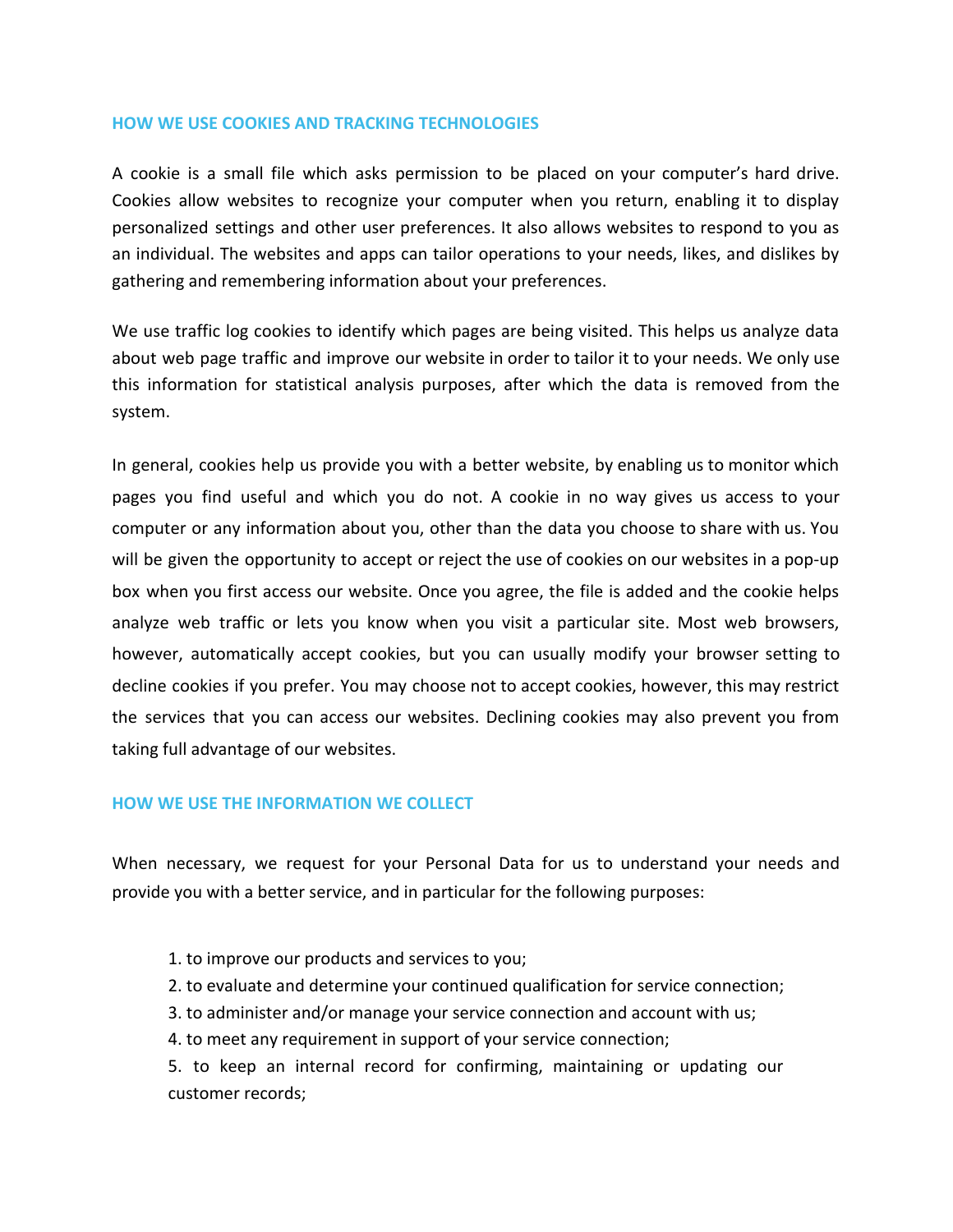6. for customer relationship management purposes, such as updating you on our activities in connection with our services;

7. for statistical analysis and internal reporting;

8. for identification or verification purposes;

9. to communicate or contact you with regard to your account with us;

10. to satisfy any legal or regulatory requirements; and

11. as required under applicable law or regulation or by any decision or order of any court or government agency.

# **SECURITY AND RETENTION OF PERSONAL INFORMATION**

We are committed to ensuring that your Personal Data is kept secure. We have implemented suitable and adequate organizational, physical and technical security measures, policies and procedures intended to reduce the risks of accidental destruction or loss, or unauthorized disclosure or access to such information which are appropriate and adequate to the nature of the Personal Data we collect.

We may retain your Personal Data only for as long as necessary for legitimate business purposes, to comply with laws, regulations, or lawful court order, or to establish or defend a legal action.

# **THE INFORMATION WE DISCLOSE**

We may share or disclose your Personal Data to:

1. any collection agency, payment center or similar service providers for the facilitation of payment for the services we provided you, for debt tracing or for fraud prevention;

2. any meter reading provider, electric services contractor or other service providers we engaged to perform our obligations under our contract with you;

3. any of our consultant, adviser or auditor performing services in connection with your account or we have engaged in connection with our operations;

4. any person to whom we propose to assign or transfer any of our rights and/or duties under our contract with you;

5. any guarantor or person providing security in relation to your obligations under your contract with us;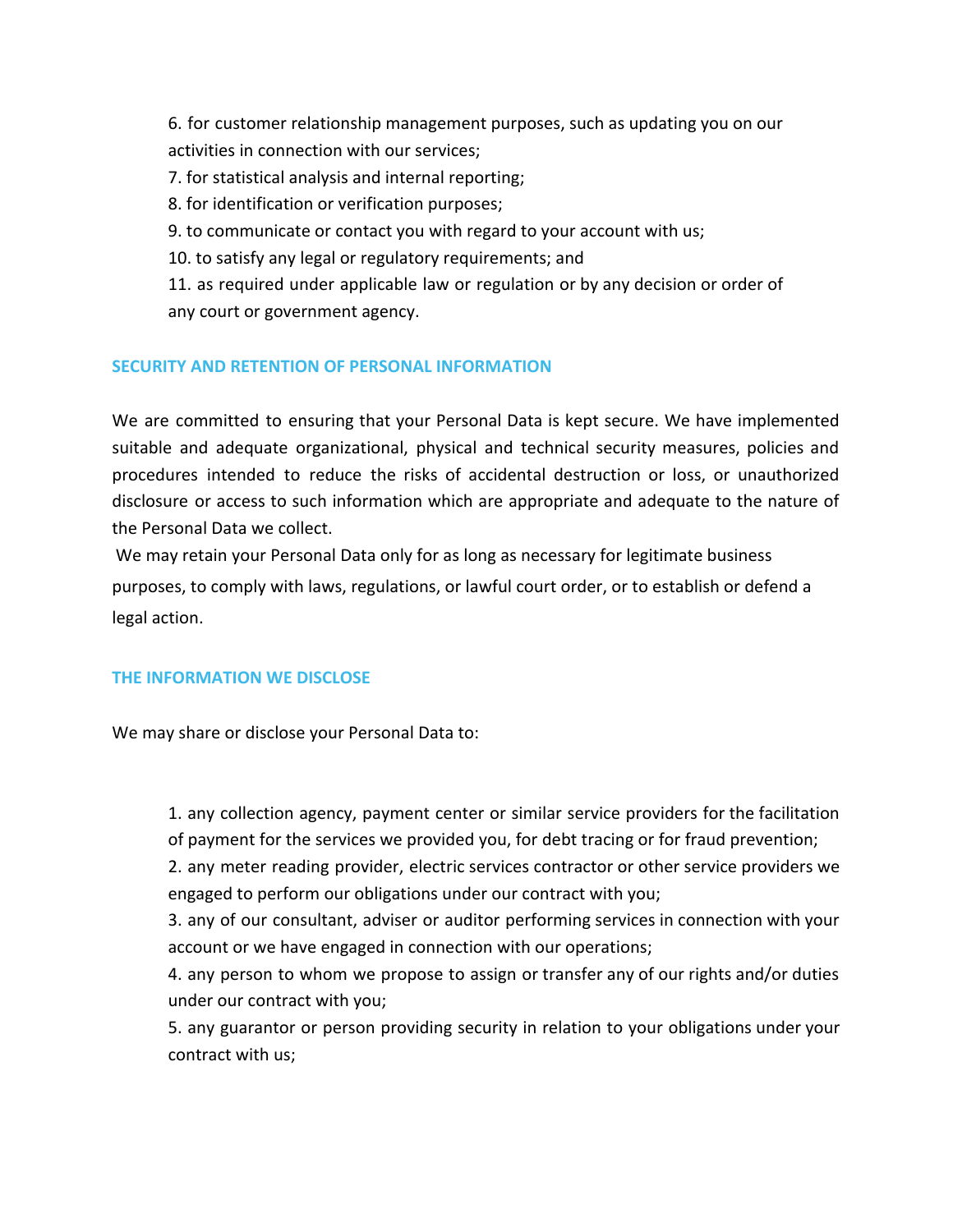6. any of our affiliate or subsidiary only for the purposes we have collected your Personal Data;

7. any quasi-judicial or judicial tribunal where we have reason to believe that disclosing your Personal Data is necessary for establishing a legal claim or defense, including to obtain legal advice, to exercise our rights those of our affiliates or subsidiaries or to institute any legal action, whether under our contract with you or against any third party; or

8. any person as required or permitted by law, rule or regulation or by any decision or order of any court or government agency.

Any access to Personal Data will be limited to the person who require your Personal Data to perform the functions for which personal information has been collected, and as required or allowed by law. We do not sell, trade, or otherwise transfer your Personal Data to third parties. If shared, we will, at your request, provide you with details of the companies with whom we have shared your Personal Data.

## **NOTIFICATION OF CHANGES**

We recommend that you check this privacy notice every time you visit our website or mobile applications as we may update this privacy notice from time to time, by posting the amended notice on this page. Any changes will be effective when posted.

## **REQUESTS, ACCESS, RECOURSE, AND QUESTIONS REGARDING THIS PRIVACY STATEMENT**

You are entitled to request that we:

1. provide you with a copy of your Personal Data that we hold and you have the right to be informed of: (a) the source of your Personal Data; (b) the purposes and methods of processing; (c) the data controller's identity; and (d) the entities or categories of entity with whom your Personal Data may be shared;

2. cease processing your Personal Data, in whole or in part, as you direct us, for any purpose, save to the extent it is lawful to do so without consent under the Data Privacy Act of 2012;

3. do not transfer your Personal Data to third parties for the purposes of direct marketing or any other purposes you have not consented to;

4. correct any errors in your personal Data; and

5. update your personal Data as required.